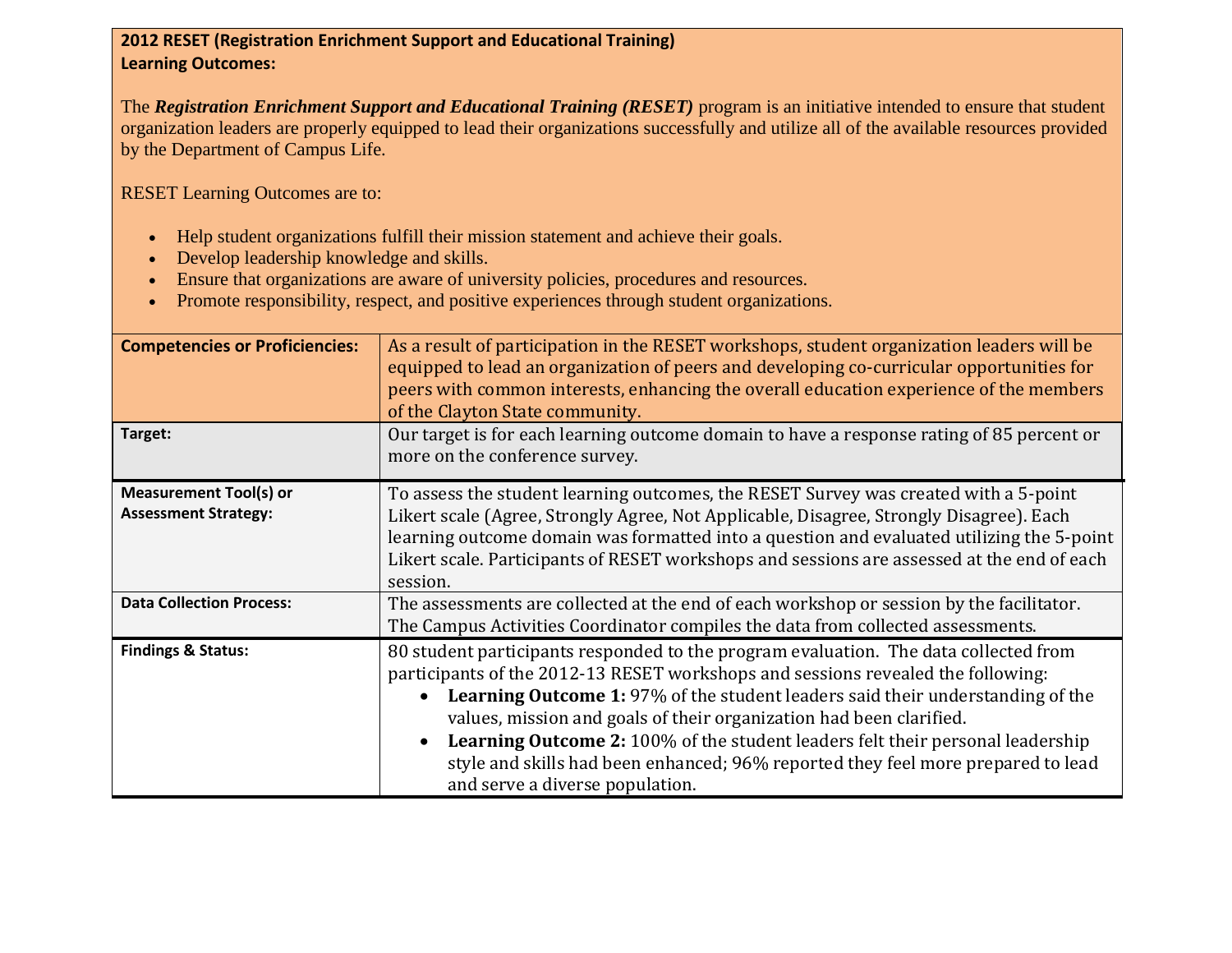|                                                | <b>Learning Outcome 3: 100% of the student leaders reported having a clear</b><br>understanding of organizational, departmental, and university policies and<br>procedures after attending RESET<br><b>Learning Outcome 4: 100% of the student leaders reported having an increased</b><br>awareness of the importance and purpose of co-curricular activities to the<br>educational experience at Clayton State University; and                                                                                                                                                                                                                                                                                                                                                                   |
|------------------------------------------------|----------------------------------------------------------------------------------------------------------------------------------------------------------------------------------------------------------------------------------------------------------------------------------------------------------------------------------------------------------------------------------------------------------------------------------------------------------------------------------------------------------------------------------------------------------------------------------------------------------------------------------------------------------------------------------------------------------------------------------------------------------------------------------------------------|
| <b>Discussion of Results</b><br>& Action Plan: | The results revealed that the workshops and sessions of RESET effectively supported the<br>objectives and learning outcomes of the programs. The RESET Registration Workshops are<br>mandatory for all student organization leaders and any student wishing to start a new<br>student organization so the participation rate is high.<br><b>Action Plan:</b><br>Increase follow-up communication with student leaders after participation in<br>RESET to ensure successful leadership throughout the year.<br>Increase number of RESET sessions offered to increase the opportunities for<br>students to participate.<br>Provide additional resources; invite departments and community partners to<br>present information to student leaders regarding their services and available<br>resources. |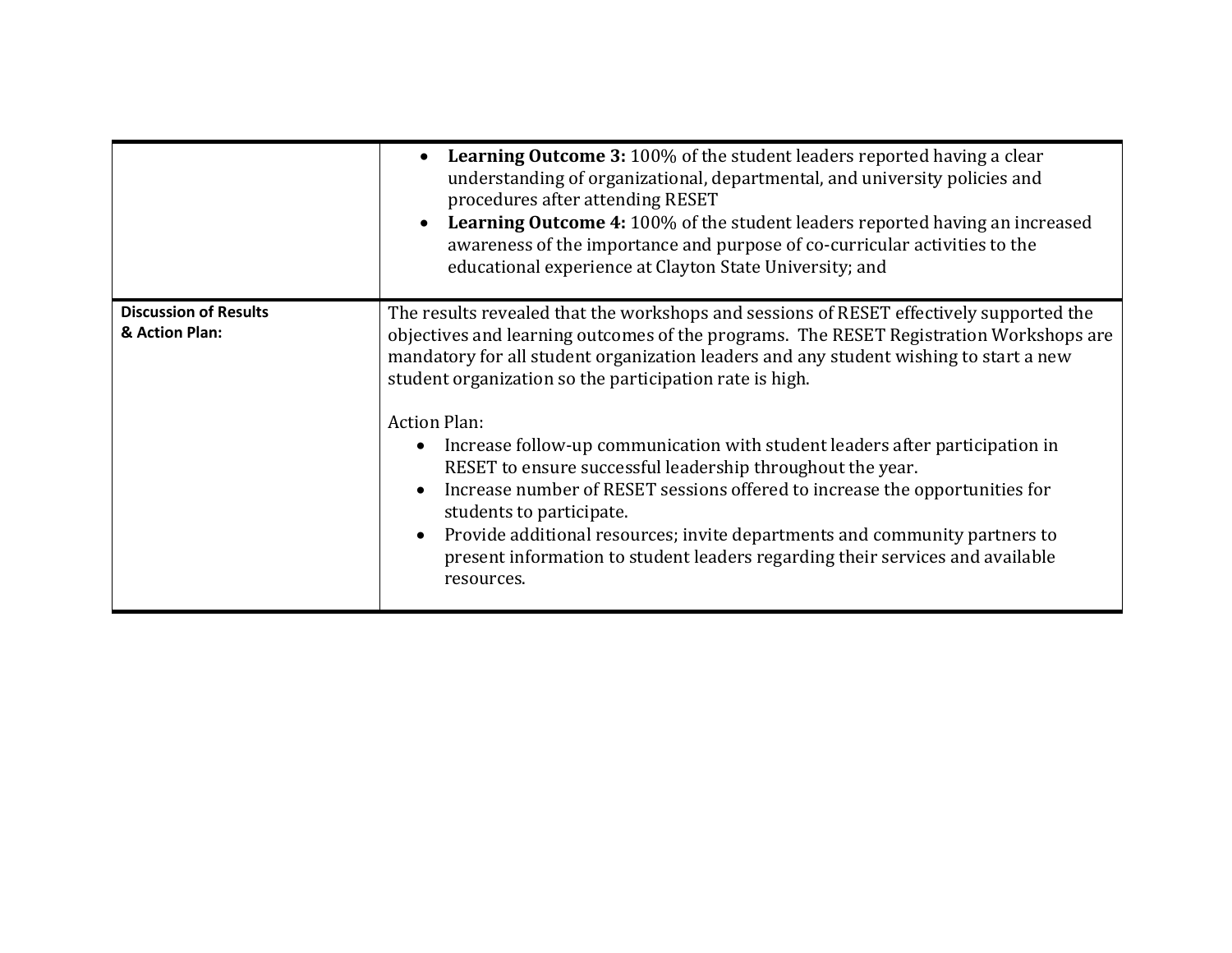## **2013 Student Leadership Conference Learning Outcomes:**

The Student Leadership Conference is designed to help students develop an understanding of leadership theory and application. Students participate in a series of activities, workshops and discussions that challenge their understanding of leadership, team/group dynamics and diversity. The conference is a great way for students, both residential and non-residential, to network, interact with peers and engage in a number of fun and educational activities.

Student Leadership Conference Learning Outcomes are to:

- Develop and enhance student leadership skills.
- Gain valuable knowledge and skills that will assist students as leaders both on and off campus.
- Integrate knowledge gained into their campus organizations and careers.
- Engaged in an open and inclusive learning environment that allows for dialogue and team development with peers.

| <b>Competencies or Proficiencies:</b>                        | Students will increase their understanding of leadership, foster a stronger sense of community<br>and opportunities for collaboration, and utilize team-building and group dynamics to form<br>cohesive, cooperative teams.                                                                                           |
|--------------------------------------------------------------|-----------------------------------------------------------------------------------------------------------------------------------------------------------------------------------------------------------------------------------------------------------------------------------------------------------------------|
| Target:                                                      | Student success is gauged through a response rating of 85 percent or more on the overall<br>conference survey of each learning outcome.                                                                                                                                                                               |
| <b>Measurement Tool(s) or</b><br><b>Assessment Strategy:</b> | To assess the student learning outcomes, the Student Leadership Conference Survey was created<br>with a 5-point Likert scale (Agree, Strongly Agree, Not Applicable, Disagree, Strongly<br>Disagree). Each learning outcome domain was formatted into a question and evaluated utilizing<br>the 5-point Likert scale. |
| <b>Data Collection Process:</b>                              | Paper surveys are utilized to measure the success of outlined goals and objectives. Surveys are<br>then analyzed for results and demographic information through hard numbers, percentages and<br>graphs.                                                                                                             |
| <b>Findings &amp; Status:</b>                                | Conference Evaluations were administered to 72 participants. The conference evaluations<br>revealed the following:                                                                                                                                                                                                    |